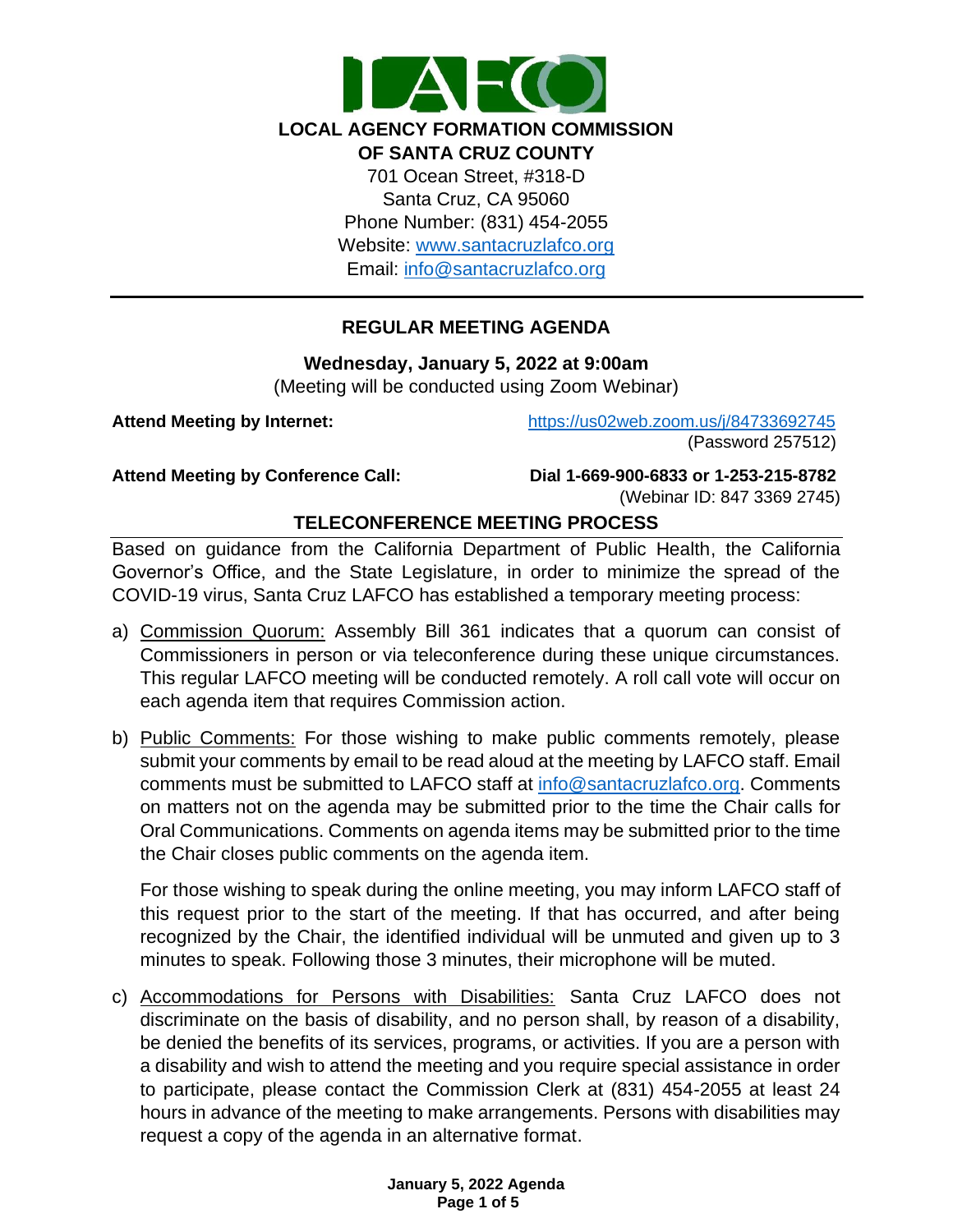# **1. ROLL CALL**

## **2. EXECUTIVE OFFICER'S MESSAGE**

The Executive Officer may make brief announcements in the form of a written report or verbal update, and may not require Commission action.

## **a. Virtual Meeting Process**

The Commission will receive an update on the ongoing remote meeting process.

Recommended Action: No action required; Informational item only.

## **b. Countywide Park & Recreation Report Update**

The Commission will receive an update on the progress made since the adoption of the service and sphere review.

Recommended Action: No action required; Informational item only.

## **c. Countywide Fire Report Update**

The Commission will receive an update on the progress made since the adoption of the service and sphere review.

Recommended Action: No action required; Informational item only.

## **d. Welcome New Legal Counsel**

The Commission will welcome Joshua Nelson as LAFCO's new legal counsel.

Recommended Action: No action required; Informational item only.

## **3. [ADOPTION OF MINUTES](https://www.santacruzlafco.org/wp-content/uploads/2021/12/3.0-Draft-Minutes-Nov-3-Meeting.pdf)**

The Commission will consider approving the minutes from the November 3, 2021 Regular LAFCO Meeting.

Recommended Action: Approve the minutes as presented with any desired changes.

## **4. ORAL COMMUNICATIONS**

This is an opportunity for members of the public to address the Commission on items not on the agenda, provided that the subject matter is within the jurisdiction of the Commission and that no action may be taken on an off-agenda item(s) unless authorized by law.

## **5. PUBLIC HEARINGS**

Public hearing items require expanded public notification per provisions in State law, directives of the Commission, or are those voluntarily placed by the Executive Officer to facilitate broader discussion.

## **a. ["Ervine/Old Coach Road Extraterritorial Service Agreement" with the City of](https://www.santacruzlafco.org/wp-content/uploads/2021/12/5a.0-ESA-21-16-Staff-Report_Hyperlink.pdf)  Scotts Valley [\(LAFCO Project No. DA 21-16\)](https://www.santacruzlafco.org/wp-content/uploads/2021/12/5a.0-ESA-21-16-Staff-Report_Hyperlink.pdf)**

The Commission will consider the extraterritorial service request to receive sewer service from the City of Scotts Valley under Government Code Section 56133.

Recommended Action: Adopt the draft resolution (No. 2022-01) approving the extraterritorial service agreement involving the City of Scotts Valley.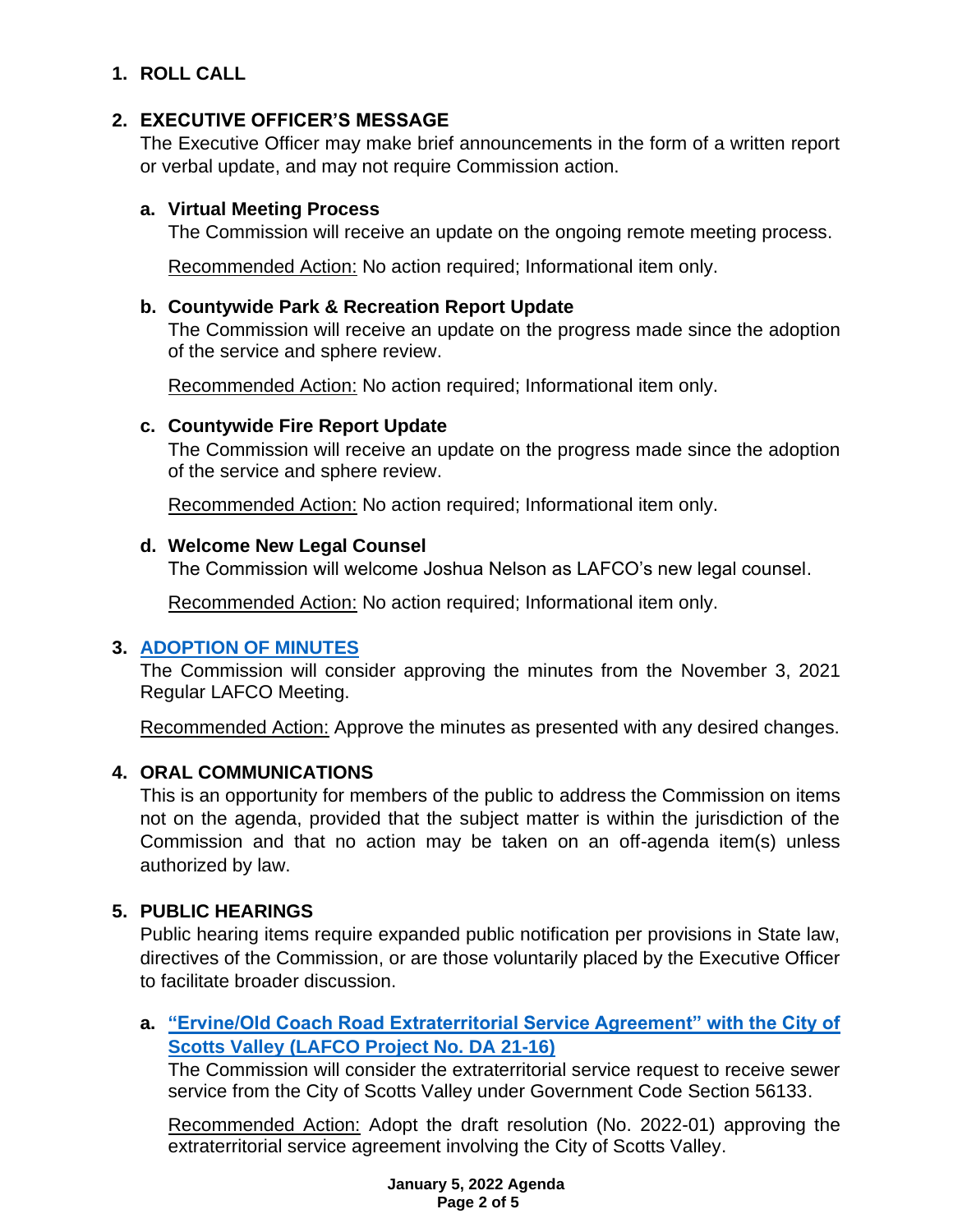## **6. OTHER BUSINESS**

Other business items involve administrative, budgetary, legislative, or personnel matters and may or may not be subject to public hearings.

## **a. [Continuation of Remote Meetings](https://www.santacruzlafco.org/wp-content/uploads/2021/12/6a.0-AB-361-Update-Staff-Report_Hyperlink.pdf)**

The Commission will consider ratifying a resolution to permit the continuation of remote meetings under AB 361.

Recommended Action: Ratify the existing resolution (No. 2021-19) approving the continuation of remote meetings under AB 361.

#### **b. [Appoint New Chair and Vice-Chair](https://www.santacruzlafco.org/wp-content/uploads/2021/12/6b.0-Appoint-Chair-and-Vice-Chair-Staff-Report_Hyperlink.pdf)**

The Commission will consider selecting its new Chair and Vice-Chair on LAFCO.

Recommended Action: Select Chair and Vice-Chair for the 2022 calendar year.

#### **c. [Appoint New Personnel Committee](https://www.santacruzlafco.org/wp-content/uploads/2021/12/6c.0-Appoint-Personnel-Committee-Staff-Report.pdf)**

The Commission will consider selecting members for the personnel committee.

Recommended Action: Assign at least two Commissioners to be part of LAFCO's Personnel Committee for the 2022 calendar year.

### **d. [UCSC LRDP Update](https://www.santacruzlafco.org/wp-content/uploads/2021/12/6d.0-UCSC-Update-Staff-Report.pdf)**

The Commission will receive an update on the ongoing lawsuit between the City of Santa Cruz and the University of California, Santa Cruz.

Recommended Action: No action required; Informational item only.

### **e. [Regular and Alternate City Member](https://www.santacruzlafco.org/wp-content/uploads/2021/12/6e.0-City-Selection-Rotation-Staff-Report_Hyperlink.pdf) Election Process**

The Commission will receive an update on the upcoming elections for the regular and alternate city seats on LAFCO.

Recommended Action: No action required; Informational item only.

### **7. WRITTEN CORRESPONDENCE**

LAFCO staff receives written correspondence and other materials on occasion that may or may not be related to a specific agenda item. Any correspondence presented to the Commission will also be made available to the general public. Any written correspondence distributed to the Commission less than 72 hours prior to the meeting will be made available for inspection at the hearing and posted on LAFCO's website.

### **a. [CALAFCO Update](https://www.santacruzlafco.org/wp-content/uploads/2021/12/7a.0-CALAFCO-Update-Staff-Report_Hyperlink.pdf)**

The Commission will receive an update regarding the statewide organization.

Recommended Action: No action required; Informational item only.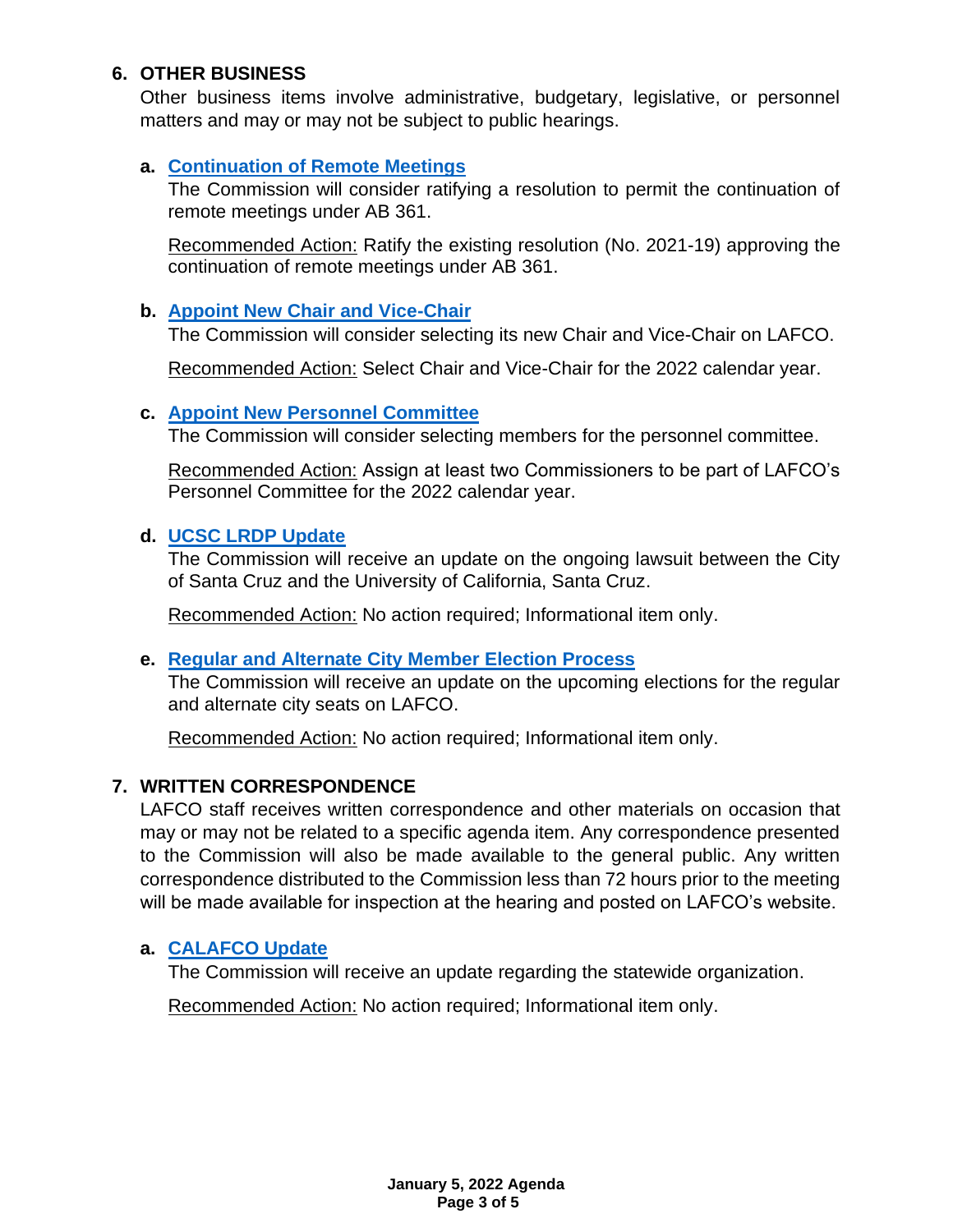## **8. PRESS ARTICLES**

LAFCO staff monitors newspapers, publications, and other media outlets for any news affecting local cities, districts, and communities in Santa Cruz County. Articles are presented to the Commission on a periodic basis.

#### **a. [Press Articles during the Months of October](https://www.santacruzlafco.org/wp-content/uploads/2021/12/8a.0-Press-Articles-Staff-Report_Hyperlink.pdf) to December**

The Commission will receive an update on recent LAFCO-related news occurring around the county and throughout California.

Recommended Action: No action required; Informational item only.

### **9. COMMISSIONERS' BUSINESS**

This is an opportunity for Commissioners to comment briefly on issues not listed on the agenda, provided that the subject matter is within the jurisdiction of the Commission. No discussion or action may occur or be taken, except to place the item on a future agenda if approved by Commission majority. The public may address the Commission on these informational matters.

### **10.CLOSED SESSION**

Pursuant to State law, a closed session may be held to appoint, employ, evaluate the performance of, discipline, or dismiss a public employee. Prior to the closed session, the public is invited to address the Commission regarding the closed session items.

### **a. Public Employee Performance Evaluation**

Pursuant to: Government Code Section 54957 Title: Executive Officer

### **b. Conference with Labor Negotiators**

Pursuant to: Government Code Section 54957.6 Agency designated representatives: Personnel Committee Unrepresented Employee: Executive Officer

### **11.ANNOUNCEMENTS FROM CLOSED SESSION**

The Chair and/or Legal Counsel will indicate whether there were any reportable actions from the Closed Session.

### **12.ADJOURNMENT**

LAFCO's next regular meeting is scheduled for Wednesday, February 9, 2022 at 9:00 a.m.

#### **ADDITIONAL NOTICES:**

Campaign Contributions

State law (Government Code Section 84308) requires that a LAFCO Commissioner disqualify themselves from voting on an application involving an "entitlement for use" (such as an annexation or sphere amendment) if, within the last twelve months, the Commissioner has received \$250 or more in campaign contributions from an applicant, any financially interested person who actively supports or opposes an application, or an agency (such as an attorney, engineer, or planning consultant) representing an applicant or interested participant. The law also requires any applicant or other participant in a LAFCO proceeding to disclose the amount and name of the recipient Commissioner on the official record of the proceeding.

The Commission prefers that the disclosure be made on a standard form that is filed with the Commission Clerk at least 24 hours before the LAFCO hearing begins. If this is not possible, a written or oral disclosure can be made at the beginning of the hearing. The law also prohibits an applicant or other participant from making a contribution of \$250 or more to a LAFCO Commissioner while a proceeding is pending or for 3 months afterward. Disclosure forms and further information can be obtained from the LAFCO office at Room 318-D, 701 Ocean Street, Santa Cruz CA 95060 (phone 831-454-2055).

> **January 5, 2022 Agenda Page 4 of 5**